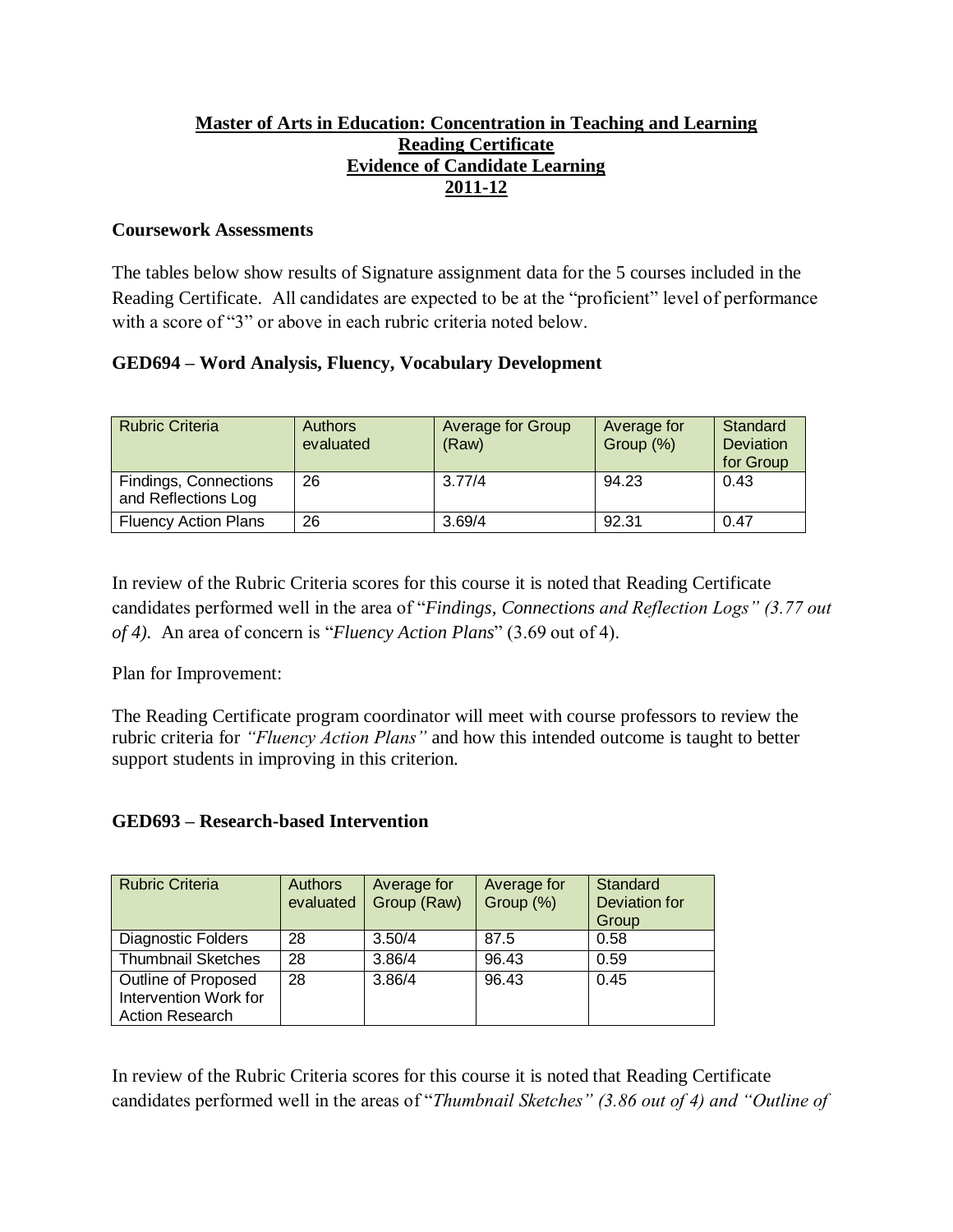*Proposed Intervention Work for Action Research" (3.86 out of 4).* An area of concern is *"Diagnostic Folders"* with a score of 3.50 out of 4.

Plan for Improvement:

The Reading Certificate program coordinator and course professors need to change the rubric language to reflect competencies rather than names of assignments. This will better determine what candidates are expected to know and do, and will better reflect the Learning Outcomes expected of advanced teachers of reading. The lower scoring rubric criterion for "Diagnostic Folders" does not tell the data analyst what candidates do or do not understand.

|  | <b>GED692 – Comprehending and Composing Written Language</b> |  |
|--|--------------------------------------------------------------|--|
|  |                                                              |  |

| <b>Rubric Criteria</b>                               | <b>Authors</b><br>evaluated | Average for<br>Group (Raw) | Average<br>for Group<br>(%) | Standard<br>Deviation for<br>Group |
|------------------------------------------------------|-----------------------------|----------------------------|-----------------------------|------------------------------------|
| <b>Strategy Demonstration Plan</b>                   | 13                          | 4.00/4                     | 100                         | U                                  |
| Literature Log                                       | 13                          | 3.46/4                     | 86.54                       | 0.52                               |
| Findings, Connections and<br><b>Reflections Logs</b> | 13                          | 3.69/4                     | 92.31                       | 0.63                               |
| Sharing of a Reading<br>Strategy                     | 13                          | 3.92/4                     | 98.08                       | 0.28                               |

In review of the Rubric Criteria scores for this course it is noted that Reading Certificate candidates performed well in the areas of *Strategy Demonstration Plan"* (4.00 out of 4) and "*Sharing of a Reading Strategy"* (3.92 out 4). Two areas of concern consist of "*Findings, Connections and Reflection Logs"* (3.69 out of 4) and *"Literature Log"* (3.46 out of 4).

Plan for Improvement:

The Reading Certificate program coordinator and course professors need to change the rubric language to reflect competencies rather than names of assignments. This will better determine what candidates are expected to know and do, and will better reflect the Learning Outcomes expected of advanced teachers of reading. The lower scoring rubric criterion for "*Findings, Connections and Reflection Logs"* and "*Literature Log*" does not tell the data analyst what candidates do or do not understand.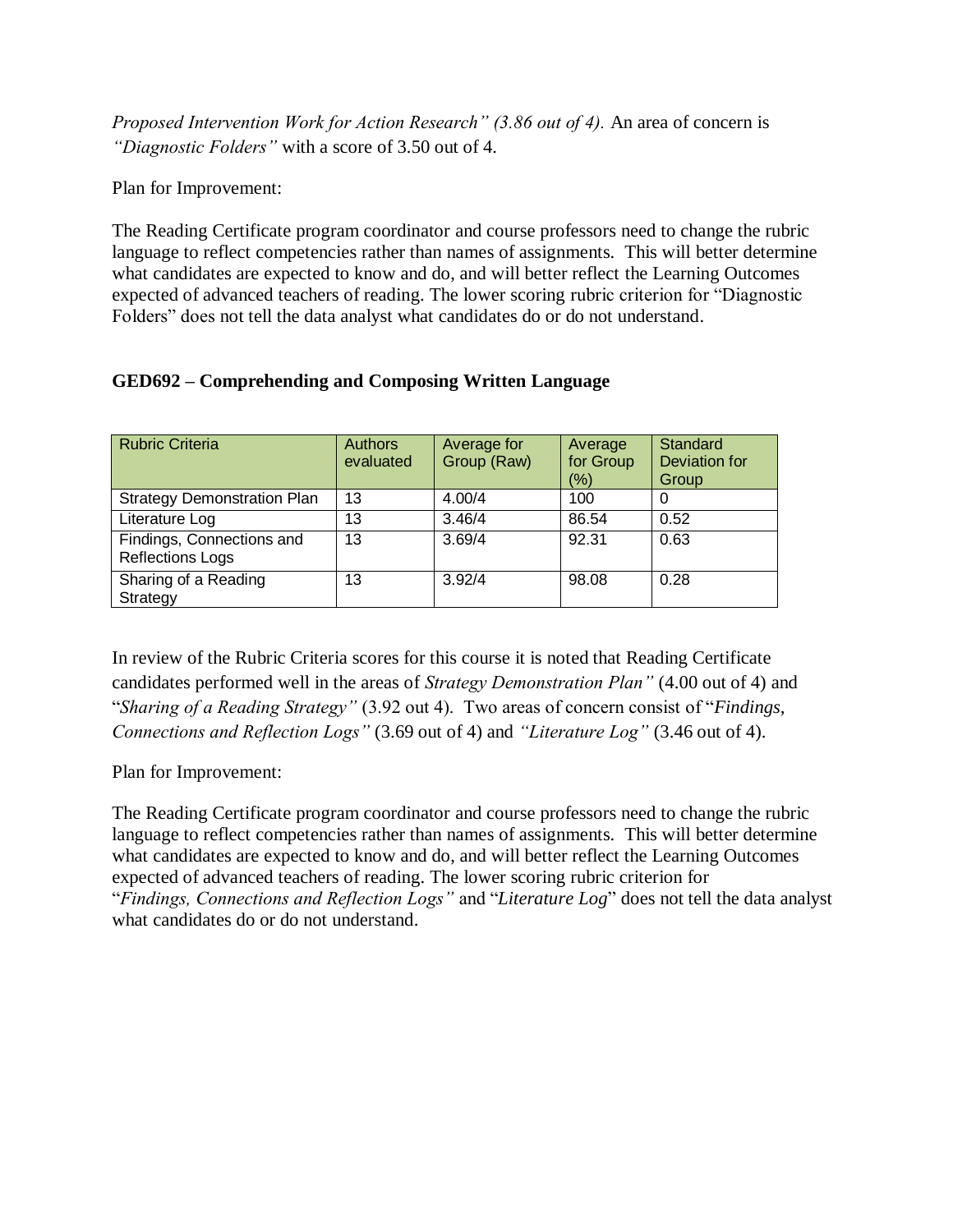|  | <b>GED628 - Using Technology to Support Student Learning</b> |  |  |
|--|--------------------------------------------------------------|--|--|
|  |                                                              |  |  |

| <b>Rubric Criteria</b>                     | <b>Authors</b><br>evaluated | Average for<br>Group (Raw) | <b>Average for</b><br>Group (%) | <b>Standard</b><br><b>Deviation for</b><br>Group |
|--------------------------------------------|-----------------------------|----------------------------|---------------------------------|--------------------------------------------------|
| Content and Technology<br><b>Standards</b> | 10                          | 3.90/4                     | 97.5                            | 0.32                                             |
| <b>Assessment Data</b>                     | 10                          | 3.90/4                     | 97.5                            | 0.32                                             |
| Technology                                 | 10                          | 4.00/4                     | 100                             |                                                  |
| <b>Internet Resources</b>                  | 10                          | 3.50/4                     | 87.5                            | 1.08                                             |
| <b>Differentiation</b>                     | 10                          | 3.90/4                     | 97.5                            | 0.32                                             |

In review of the Rubric Criteria scores for this course it is noted that Reading Certificate candidates performed well in the areas of *"Technology"* (4.00 out 4) as well as in *"Content and Technology",* and *"Assessment Data and Differentiation",* all scoring (3.90 out of 4). The rubric criterion of concern was "Internet Resources" with a score of 3.50 out of 4.

Plan for Improvement:

The Reading Certificate program coordinator along with the GED 628 professors will meet to review the course content associated with using internet resources to determine how best to change teaching practice to address the lower scoring criteria. Other programs have reflected lower scores in this same area of "information literacy".

| <b>Rubric Criteria</b>     | <b>Authors</b><br>evaluated | Average for<br>Group (Raw) | Average<br>for Group<br>$(\% )$ | <b>Standard Deviation for Group</b> |
|----------------------------|-----------------------------|----------------------------|---------------------------------|-------------------------------------|
| Introduction               | 17                          | 3.94/4                     | 98.53                           | 0.24                                |
| Design and<br>Methodology  | 17                          | 3.94/4                     | 98.53                           | 0.24                                |
| <b>Results/Reflections</b> | 17                          | 3.82/4                     | 95.59                           | 0.39                                |
| Appendix/Evidence          | 17                          | 3.94/4                     | 98.53                           | 0.24                                |

In review of the Rubric Criteria scores for this course it is noted that Reading Certificate candidates, as their final culminating performance, are performing well above the expected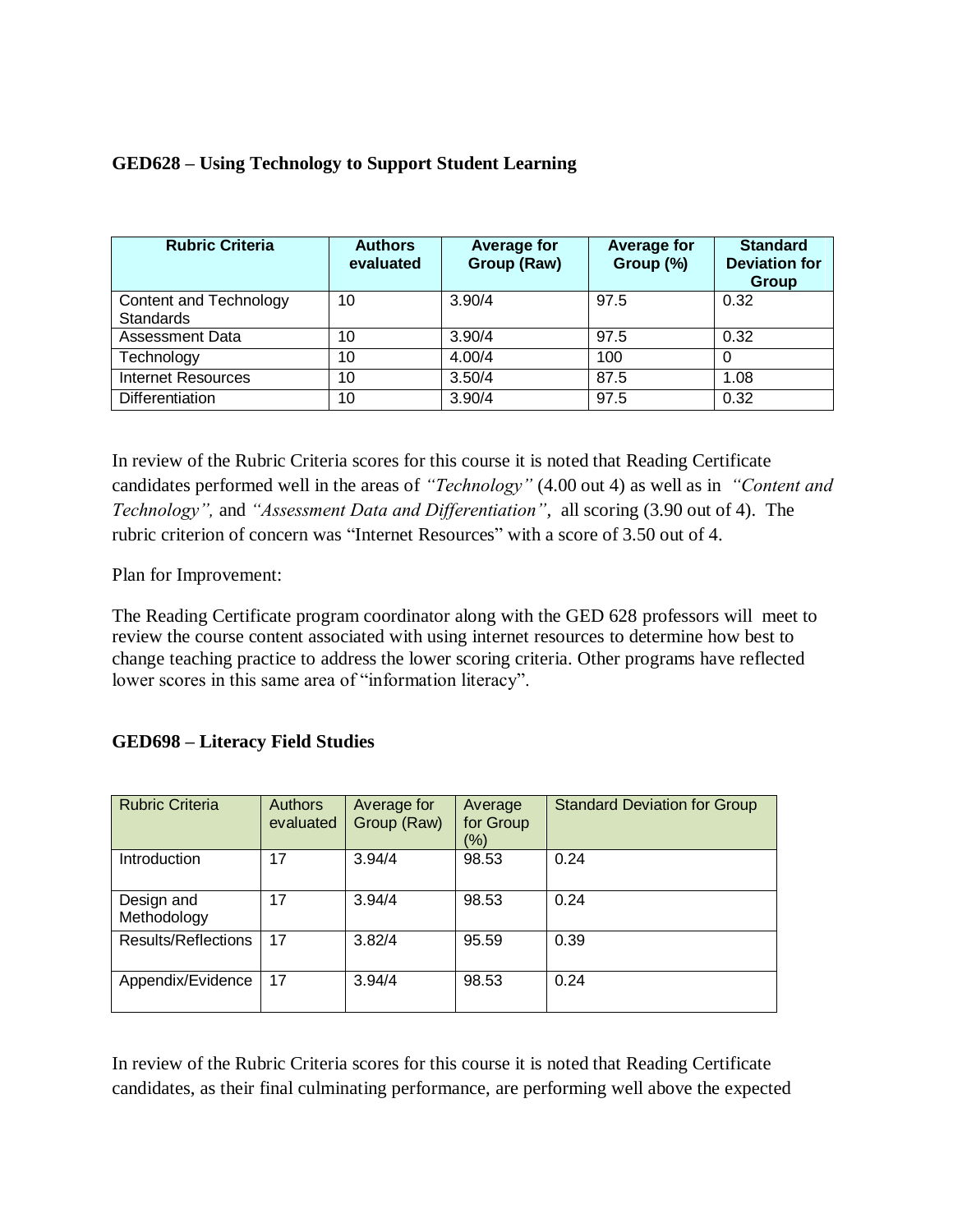criteria of "3", proficient. Candidates performed especially well in the areas of "*Introduction"*  (3.94 out 4)*, "Design and Methodology"* (3.94 out of 4) and "*Appendix/Evidence" (*3.94 out of 4). An area of concern is *"Results/Reflections"* with a score of (3.82 out of 4).

Plan for Improvement:

The Reading Certificate program coordinator along with the GED 698 course professors will review the rubric criteria to make the labels more explicit to describe what the competencies actually reflect. Though candidates seem to be performing well, the area of *"Results/Reflections"* has also been the low criteria in other programs, so we need to determine how to support students in improving their reflective practice and expressing that reflection clearly in writing.

#### **Disposition Assessments**

The tables below show results of **Disposition Assessment data** for the Reading Certificate. All candidates are expected to be at the "proficient" level of performance with a score of "3" or above in each rubric criteria noted below.

| <b>Rubric Criteria</b>                                                                   | <b>Authors</b><br>evaluated | Average<br>for<br>Group | Average<br>for<br>Group | <b>Median</b><br>for<br>Group | <b>Standard</b><br><b>Deviation</b><br>for Group |
|------------------------------------------------------------------------------------------|-----------------------------|-------------------------|-------------------------|-------------------------------|--------------------------------------------------|
|                                                                                          |                             | (Raw)                   | (%)                     |                               |                                                  |
| 1. Dignity & Honor: The candidate                                                        | 31                          | 3.90/4                  | 97.58                   | $\overline{4}$                | 0.4                                              |
| honors and respects the worthiness of all                                                |                             |                         |                         |                               |                                                  |
| individuals in word and deed based on                                                    |                             |                         |                         |                               |                                                  |
| PLNU's Wesleyan heritage: We are                                                         |                             |                         |                         |                               |                                                  |
| individuals created in the image of God,<br>committed to civility, respect, hospitality, |                             |                         |                         |                               |                                                  |
| grace, and service.                                                                      |                             |                         |                         |                               |                                                  |
| 2. Honesty & Integrity: The candidate                                                    | 31                          | 3.74/4                  | 93.55                   | $\overline{\mathcal{A}}$      | 0.51                                             |
| demonstrates honesty, integrity, and                                                     |                             |                         |                         |                               |                                                  |
| coherence in attitudes, and actions, and                                                 |                             |                         |                         |                               |                                                  |
| is accountable to the norms and                                                          |                             |                         |                         |                               |                                                  |
| expectations of the learning community.                                                  |                             |                         |                         |                               |                                                  |
| 3. Caring, Patience, and Respect: The                                                    | 31                          | 3.81/4                  | 95.16                   | $\overline{4}$                | 0.4                                              |
| candidate demonstrates caring,<br>patience, fairness and respect for the                 |                             |                         |                         |                               |                                                  |
| knowledge level, diversity, and abilities                                                |                             |                         |                         |                               |                                                  |
| of others, ensuring that all students have                                               |                             |                         |                         |                               |                                                  |
| the opportunity to achieve.                                                              |                             |                         |                         |                               |                                                  |
| 4. Spirit of Collaboration, Flexibility and                                              | 31                          | 3.77/4                  | 94.35                   | $\overline{4}$                | 0.43                                             |
| Humility: The candidate actively                                                         |                             |                         |                         |                               |                                                  |
| participates in and contributes to the                                                   |                             |                         |                         |                               |                                                  |
| achievement of the learning community,                                                   |                             |                         |                         |                               |                                                  |
| explaining own thought process with                                                      |                             |                         |                         |                               |                                                  |
| humility and considers those of others                                                   |                             |                         |                         |                               |                                                  |
| with a positive, open-minded attitude.                                                   |                             |                         |                         | $\overline{4}$                |                                                  |
| 5. Harmony in Learning Community: The<br>candidate takes responsibility for              | 31                          | 3.77/4                  | 94.35                   |                               | 0.5                                              |
| resolving conflicts or issues with others,                                               |                             |                         |                         |                               |                                                  |
| and teaches students those skills, in a                                                  |                             |                         |                         |                               |                                                  |